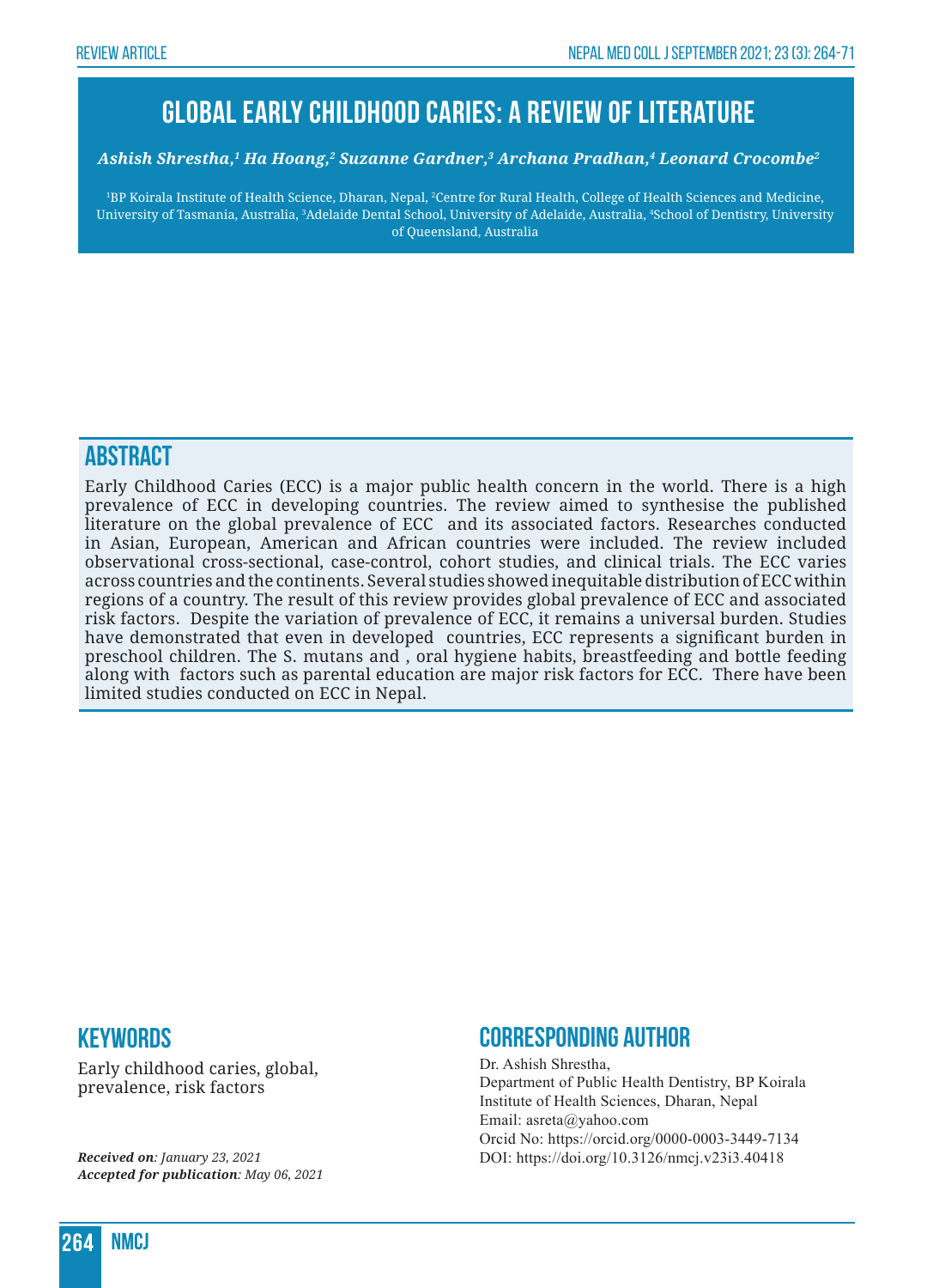## **Introduction**

Early Childhood Caries (ECC) is defined by American Academy of Pediatric Dentistry as the presence of one or more decayed (noncavitated or cavitated lesions), missing (because of caries), or filled tooth surfaces in any primary tooth in a child aged 71 months or younger.1-4 ECC is an infectious, multifactorial disease in which fermentable carbohydrate and biofilms on the teeth induce *Streptococcus mutans* (SM).3,5 ECC follows a specific pattern in that there is initial presence of white spots in the facial surfaces of maxillary primary inciso followed by progressive carious involvement and subsequently affecting the maxillary and mandibular primary first molars, maxillary canines and sometimes mandibular canines.<sup>3</sup> The possible causes of ECC are poor oral hygiene, inadequate tooth brushing, sugar consumption, and snacks and frequency of between-meal snacks.<sup>6</sup> The parental socio-economic factors also have an association with ECC in children; lower social class, having lower social income, educational level and living conditions.<sup>7</sup>

ECC process begins as soon as the first teeth erupt in the oral cavity and develops on smooth surfaces.3 The demineralization process is similar to all types of dental caries wherein the hydrogen ions of the acidic metabolic results of acidogenic microorganisms dissolve the carbonated hydroxyapatite crystal lattice of enamel, cementum and dentin. In the deciduous dentition the caries progression is rapid as the demineralization progresses past the inorganic enamel layer to the more organic dentin layer.1,5 ECC manifests as pain, acute and chronic abscesses, fever and swelling of the cheek and/or lip. The sequelae does not end here but include a higher risk of new carious lesions, increase in dental treatment cost and time, emergency visits, increase in days with restricted activity, later caries in permanent dentition and malocclusion.3,8 It not only affects teeth and oral cavity but may lead to other extensive and progressive health issues like loss of appetite, lethargy, chewing difficulty, gastrointestinal disorders, malnutrition, delayed or insufficient growth, poor speech articulation, low self-esteem and social isolation.<sup>3,8</sup> In this way, it affects the wellbeing and quality of life of the individual and his/her family.

Epidemiological surveys play an important role in monitoring the trends in dental caries for assessing the dental needs in a community. These surveys are essential for the development and implementation of effective oral healthcare programs.<sup>9</sup> A summary of epidemiological data

for oral diseases is required to determine risk populations, respond with prevention and intervention, and plan for future.10

ECC is a major public health concern in the world. It is considered as the most widespread and unmet health need among children.<sup>9</sup> Although preventive strategies have been implemented for decades, ECC remains a major problem in developed and developing countries.6 The aim of this review is to assess the published literature on the global prevalence of ECC and its associated risk factors.

## **Materials and Methods**

The search engines used were Medline, Scopus and Google Scholar. The search terms were "early childhood caries", "preschool children", "risk factors", and "epidemiology", "incidence" or "prevalence".

*Inclusion criteria*: Scientific articles which reported the prevalence of ECC, the risk factors and stated the number of cases were included from Asian, European, American and African countries. The review also included observational cross-sectional, case-control, cohort studies, and clinical trials.

The articles meeting the the inclusion criteria were selected, reviewed and data were extracted. The characteristics recorded were time period, study country, study design, reference population (if any) and the prevalence of ECC. Where available, data for subtypes were extracted. Other variables such as consanguinity, or previous family history of ECC were included. The risk of bias was assessed for each individual study based on the data source, population included in the study, and any special characteristics of the population.

*Exclusion criteria:* Systematic reviews and meta-analysis were not considered. Case report or case series, in vitro studies, etiology and treatment of dental caries, and quality of life researches were excluded .

#### **Results**

The literature search yielded 385 titles which matched the search terms. Duplicates and literature not conforming to the objectives were removed, leaving 30 studies in the review.

#### **Prevalence of ECC**

The prevalence of ECC varied from population to population.1 Centers for Disease Control and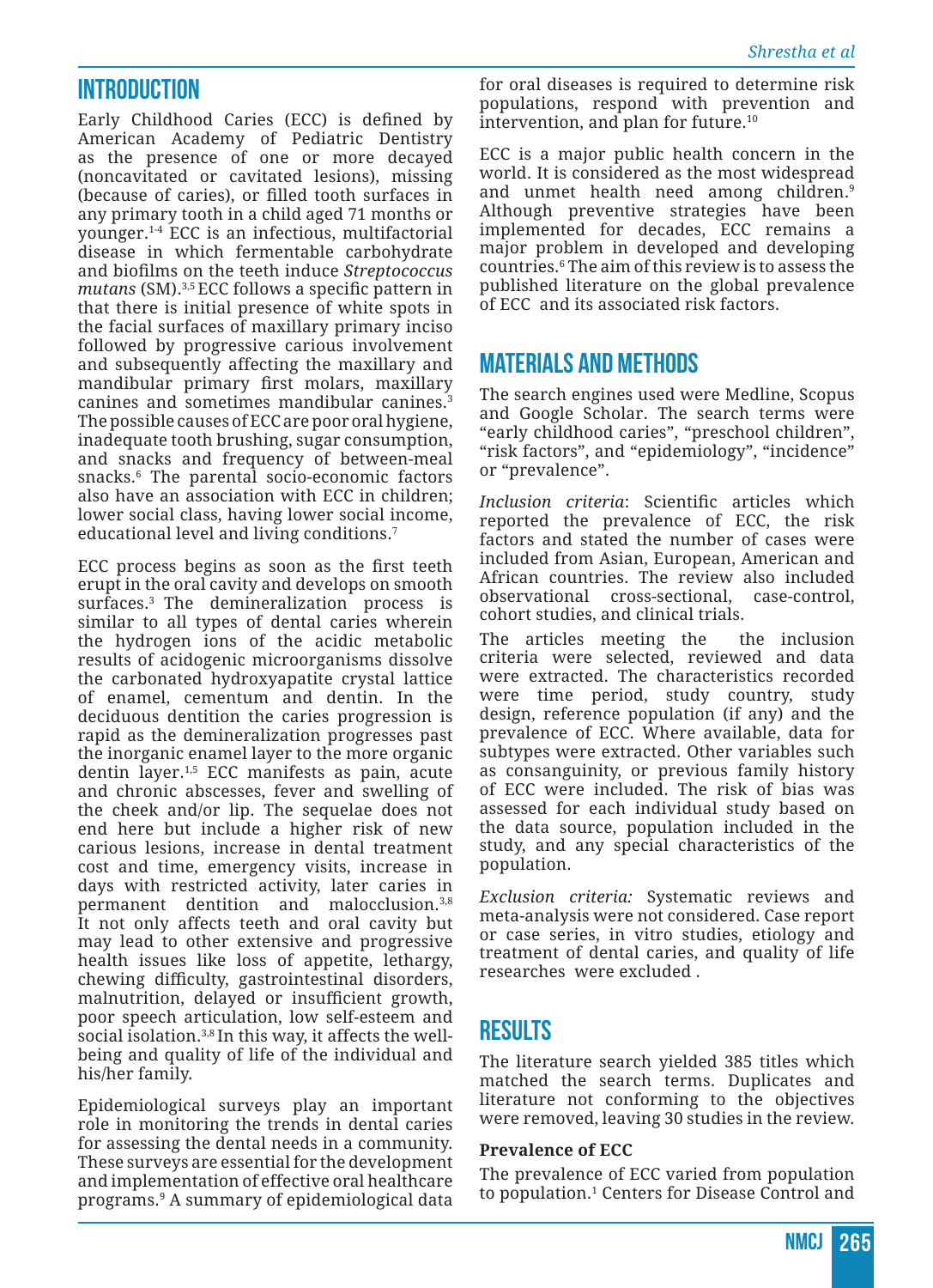Prevention reported that in the United States, the prevalence of dental caries among 2–5 yearold children increased from 24.2 % in 1994 to  $27.9\%$  in  $2004$ .<sup>1,5,11</sup> The Dutch child population showed ECC prevalence of only 9.3%.<sup>3</sup> The prevalence in Germany ranged from 26.2% to 28.6%,12 Wales had a prevalence of ECC of 41%, England 27.9% and Scotland 33%. Similarly, Italy had a prevalence ranging from 29.8% to 43.4% and north-eastern Greece had 64.2%.<sup>13</sup> Other studies showed 19% had experienced ECC<sup>7</sup> and  $15.99\%$ <sup>14</sup> in Italy. Similarly, ECC among preschool children in Kosovo was 17.36%.15

In spite of community fluoridation programs like water fluoridation, ECC has been a significant problem in many developing countries and in minority communities in western industrialized countries.3 The caries prevalence among 3-5 year-olds in Bosnia and Herzegovina was 83%. In Southern Brazil ECC prevalence was reported as 15.1%, whereas other studies in the same country showed  $22.6\%,^{16}43.3\%,^{17}$  and 54.8%.18 The same can be said for Italy where two studies showed a prevalence of 19%<sup>7</sup> and 15.9%.<sup>14</sup>

A prevalence of ECC up to 85% has been reported for disadvantaged groups in developing countries.5 The prevalence of ECC is greatest in Far East Asia, where among 3-yearolds, it ranges from 36% to 85%.<sup>19</sup> Clinical dental examinations of 2-5 year old Vietnamese children showed a caries prevalence of 89.1%.20 A study done with Hong Kong children showed that ECC was found in  $1,130$  children  $(22\%)$ .<sup>21</sup> However, in Beijing a prevalence of 49% was found.6 Over three years (2011-2013), the prevalence of dental caries among 3-4 year-olds rose from 59.8% in 2011 to 71.8% in 2012 and 76.4% in 2013.22 In Songkhla province, Thailand, a longitudinal study showed that the prevalence of ECC rose sharply from 2% at 9 months, 22.8% at 12 months, and 68.1% at 18 months, whereas in Suphan Buri province, ECC prevalence was reported to be 83%. Of the 0-6 year children in Cambodia,  $65.6\%$  had caries.<sup>23</sup> Although the western world prevalence at 3 years of age was 19.9% and for Japanese children, 25.9%.5 The overall prevalence of ECC in India was 49.6%. The highest prevalence was seen in Andhra Pradesh (63%) whereas the lowest prevalence was reported in Sikkim (41.92%).<sup>19</sup> However,



**Fig. 1:** PRISMA 2009 Flow Diagram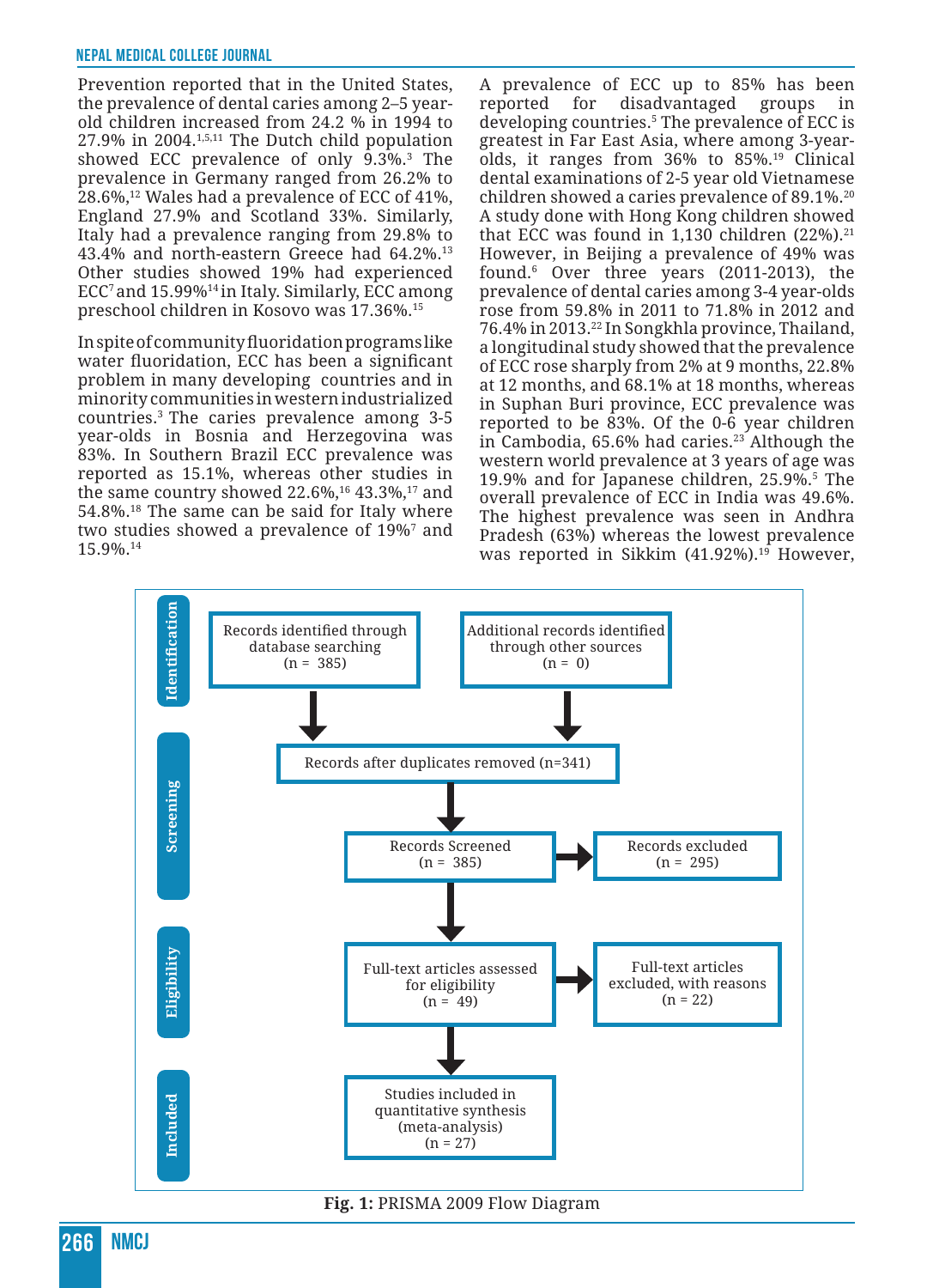1486 South Indian children from Tiruchirapalli District in Tamil Nadu, aged 0-3 years old, showed the prevalence as 40.6%.<sup>9</sup> ECC was not only highly prevalent in developing Asian countries as the developed Gulf Cooperation Council States had a higher prevalence of primary teeth caries as 80.95%.24

The prevalence of caries in Qatar, a country in the Arabian Gulf region, was 89.2% where 15.6% had ECC and 73.6% had S-ECC.<sup>25</sup> In Iran, 4-7 year-old school children showed that 84.9% had dental caries.<sup>26</sup> Although there is a wide variation of ECC prevalence across countries, it remains prevalent in most countries worldwide.<sup>13</sup> A study done in Lagos showed a prevalence of 21.2%; however the prevalence of ECC increased with age and for children aged 61-71 months was 35.4%.27

There have been limited studies conducted in Nepal regarding ECC.28-31 The ones conducted have reported a prevalence ranging from 52% to 69% among 5-6-year-old Nepalese school<br>children.<sup>28,29,31-33</sup> Among patients attending Among patients attending dental clinics in a teaching institute showed a prevalence as high as  $85.2\%$ .<sup>34</sup> On the contrary, similar patients attending dental clinics in another teaching institute showed a prevalence of 22%.33

#### **Risk factors for ECC**

*Microbiological risk factors:* MS including *Streptococcus sobrinus* are the most common causative agents for dental caries.3,8,35 Although *lactobacillus* does not participate in the initiation, it aids in the lesion progression.3,8 MS contributes to caries formation with its ability to adhere to tooth surfaces, produce copious amounts of acid, and survive and maintain their metabolism in low pH conditions.<sup>11</sup> These organisms may be transmitted from the caregiver to the child, $3,5,11$  the major reservoir being the mother.<sup>3,5</sup> The child acquires the microorganisms during a window period of two years. Mothers with dense salivary reservoirs of MS are at high risk of infecting their child very early in life. Recent studies have shown that neonatal factors may also increase the risk for early acquisition of MS by vertical transmission. Infants delivered by cesarean section acquire MS earlier than those delivered normally.3,5 Horizontal transmission between members of a group for example, siblings, toddlers at a nursery have also been shown.3,5 The MS prevalence in ECC children was 98% in a study done among preschool children in Kosovo.15

The time span between MS colonization and caries lesion development has shown to be approximately 13-16 months. In high risk children the duration may be shorter (such as in preterm and low-birth-weight infants, with hypomineralized teeth).<sup>3,5,36</sup> Frequent sugar exposure in infant and habits that allow salivary transfer from mother to infants are factors that influence colonization.<sup>11</sup> Apart from bacteria, *Candida albicans* have been associated with ECC. A systematic review indicates that children with oral *C. albicans* have more than five times higher odds of having ECC compared to those without C. albicans.<sup>37</sup>

*Dietary risk factors:* Abundant epidemiological evidence points toward dietary sugar, especially sucrose, as factor for affecting dental caries prevalence and progression. Sucrose is a unique cariogenic carbohydrate in that it also serves as a substrate for extracellular glucan synthesis.<sup>11</sup> Glucan polymers enable MS to adhere firmly to teeth and to inhibit the diffusion properties of dental plaque. Frequent and prolonged consumption of sugared beverages lead to heavy infection with MS and use of nursing bottle enhances exposure to lactose. However, cow's milk in a nursing bottle has negligible cariogenicity because of its mineral content and low level of lactose.5 Nocturnal breastfeeding along with drinking or eating sweets after dinner every day, and the intake of candy, soda and/or isotonic drinks more than four days a week had significant positive associations with ECC.38 The children who had soft drinks (24.7%) and higher frequency of consumption of sugar drinks had a significant association with ECC.27

Studies show that breastfeeding in infancy may protect against dental caries upto 12 months, but higher risk of dental caries in children breastfed beyond 12 months. Hence, further research is needed to understand the increased risk of caries in children breastfed after 12 months.<sup>39</sup> There was higher caries prevalence among children who were exclusively bottlefed (33.3%), however, the ECC significantly increased with duration of breastfeeding in that those who were breastfed for 12 months or less, the caries prevalence was 7-25% and those that were breastfed for over 13 months the prevalence was 57%. There was a statistical significant association of ECC between the children who were bottle-fed at night (51%) compared to those who were not (13%).<sup>27</sup> Bottle feeding and use of baby's pacifier at night had a significant association with caries risk.<sup>14</sup> High-frequency feeding in late infancy along with both bottle use and breastfeeding were positively associated with ECC.18 Category of day care, bottle-feeding before sleep time, and presence of active white spots are risk factors for increased rate of caries.16 It was found that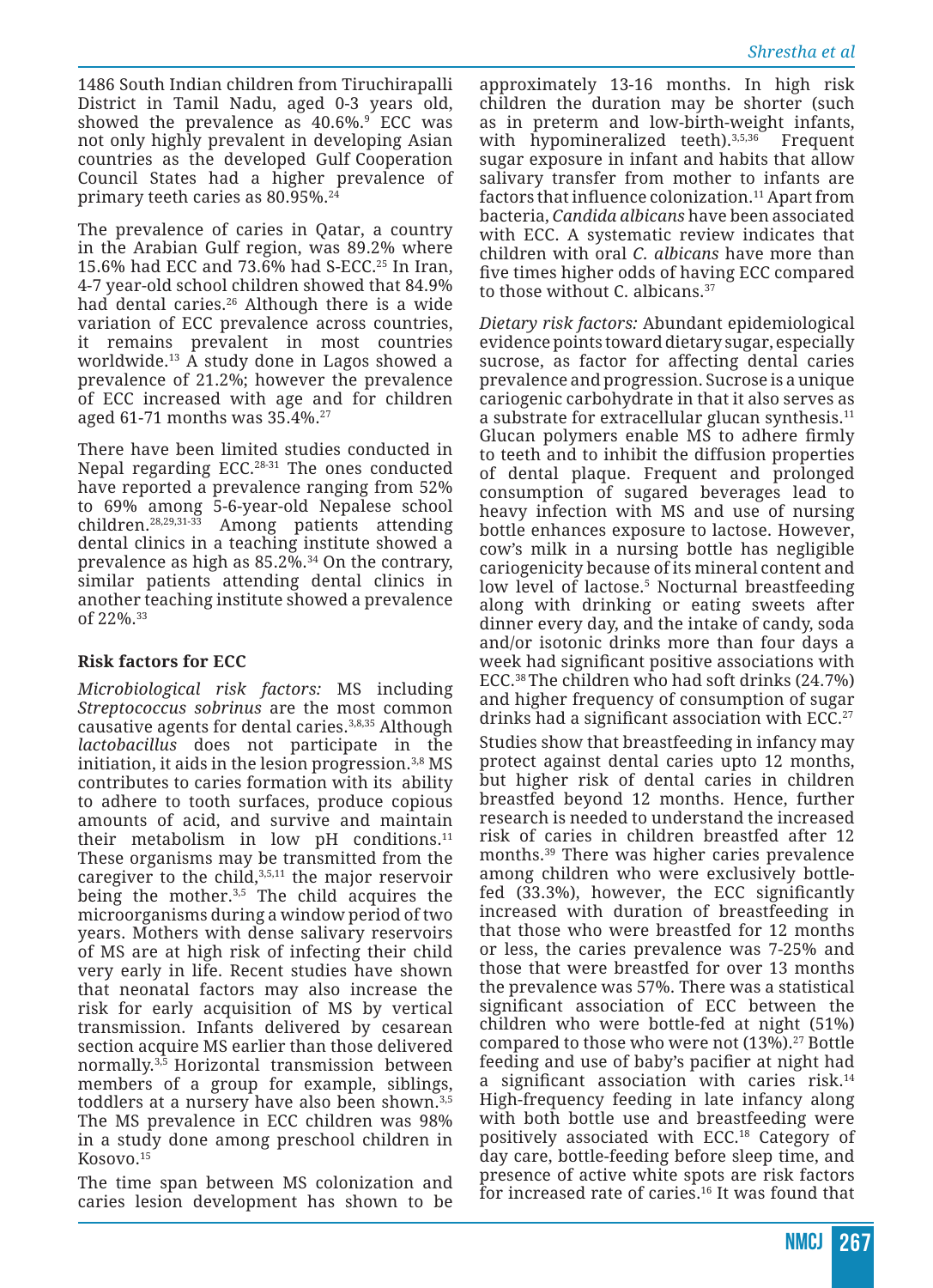#### **Nepal Medical College Journal**

| Table 1: Summary of the findings of the studies reviewed |                         |                 |              |                                                          |
|----------------------------------------------------------|-------------------------|-----------------|--------------|----------------------------------------------------------|
| Reference                                                | Country                 | Design          | Participants | <b>Prevalence of ECC</b>                                 |
| Weerheijm et al, (1998)                                  | Netherland              | Descriptive     | 96           | 9.3%                                                     |
| Wagner et al, (2015)                                     | Germany                 | Clinical trial  | 755          | 26.8%                                                    |
| Nobile et al, (2014)                                     | Italy                   | Cross-sectional | 515          | 19%                                                      |
| Congiu et al. (2014)                                     | Italy                   | Cross-sectional | 544          | 15.99%                                                   |
| Begzati et al. (2010)                                    | Kosovo                  | Cross-sectional | 1008         | 17.36%                                                   |
| Sacic et al. (2016)                                      | Bosnia &<br>Herzegovina | Cross-sectional | 165          | 83%                                                      |
| Feldens et al. (2018)                                    | <b>Brazil</b>           | Cohort          | 345          | 54.8%                                                    |
| Correa-Faria et al.<br>(2015)                            | <b>Brazil</b>           | Cross-sectional | 387          | 43.3%                                                    |
| Nobile et al. (2014)                                     | <b>Brazil</b>           | Cross-sectional | 515          | 19%                                                      |
| Nguyen et al. (2018)                                     | Vietnam                 | Cross-sectional | 1028         | 89.1%                                                    |
| Gao et al. (2018)                                        | <b>Hong Kong</b>        | Cross-sectional | 5167         | 22%                                                      |
| Fan et al. (2016)                                        | China                   | Case-control    | 787          | 49%                                                      |
| Wang et al. (2017)                                       | China                   | Longitudinal    | 606          | 59.8% (2011); 71.8%<br>$(2012)$ ; 76.4% $(2013)$         |
| Thitasomakul et al.<br>(2006)                            | Thailand                | Longitudinal    | 599          | 2% (9 months); 22.8%<br>(12months); 68.1% (18<br>months) |
| Turton et al. (2013)                                     | Cambodia                | Cross-sectional | 362          | 65.6%                                                    |
| Nakayama et al. (2015)                                   | Japan                   | Survey          | 1675         | 3.3%                                                     |
| Henry et al. (2016)                                      | India                   | Cross-sectional | 1486         | 40.6%                                                    |
| Alkhtib et al. (2016)                                    | Qatar                   | Cross-sectional | 250          | 89.2%                                                    |
| Khani-Varzegani et al.<br>(2017)                         | Iran                    | Cross-sectional | 756          | 84.9%                                                    |
| Olatosi et al. (2015)                                    | Lagos                   | Cross-sectional | 302          | 21.2%                                                    |
| Yee et al. (2002)                                        | Nepal                   | Cross-sectional | 2177         | 67%                                                      |
| Limbu et al. (2013)                                      | Nepal                   | Cross-sectional | 177          | 22%                                                      |
| Karki et al. (2018)                                      | Nepal                   | Cross-sectional | 340          | 78.8%                                                    |
| Koirala et al. (2003)                                    | Nepal                   | Cross-sectional | 600          | 52%                                                      |
| Limbu et al. (2017)                                      | Nepal                   | Cross-sectional | 1445         | 55.6%                                                    |
| Khanal et al. (2013)                                     | Nepal                   | Cross-sectional | 122          | 85.2%                                                    |
| Subedi et al. (2011)                                     | Nepal                   | Cross-sectional | 313          | 69%                                                      |

among preschool children in Kosovo most of the children with ECC represented those who were bottle fed up to the age of two; there was also statistical correlation between daily sweet consumption and ECC.15

*Environmental risk factors:* The environment affecting the oral hygiene habits included social status, poverty, ethnicity, deprivation, education, etc. of carers.<sup>40</sup> Certain parental factors influence the development of ECC in developing countries. Family size, living

conditions, parental child feeding practice, parental oral health behaviour, and parental attributes were associated with development of ECC.<sup>41</sup> A study also has shown that mother's education was inversely related to prevalence of ECC.<sup>7</sup> The caries risk increased with lower parents' educational level, increased number of siblings and mother being employed.<sup>14</sup> Although there is widespread decline in caries prevalence and severity in permanent teeth in high income countries, there are disparities and many children still develop dental caries. Ethnic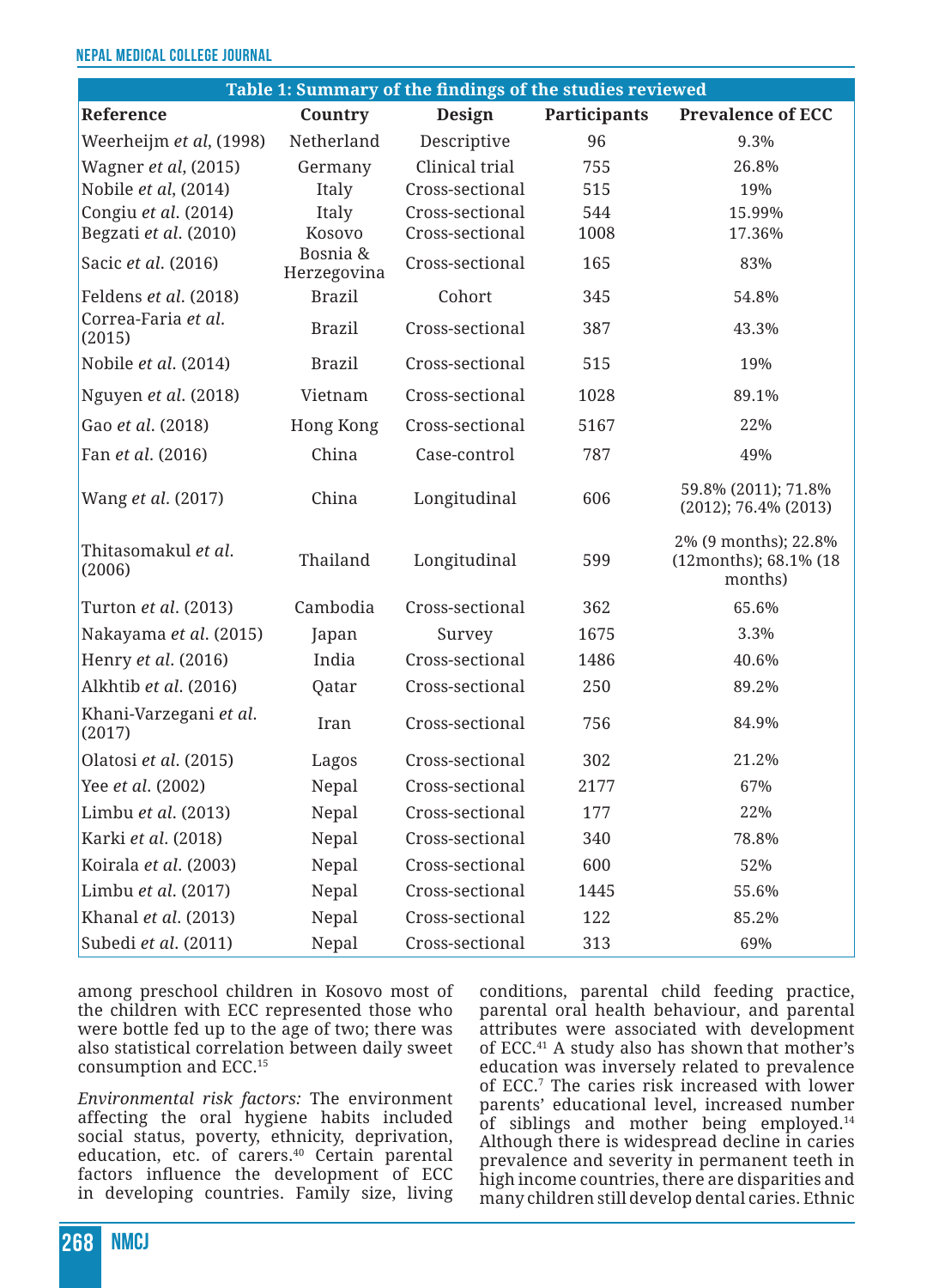minorities and new immigrants experience oral health disparities beyond ability to pay for care. 'Life-course epidemiology' is the name given to this relatively new area of research as there are advantages and disadvantages collected throughout life which generate differentials in health along the life course and lead to large effects in later part of life.<sup>5</sup> It is debatable whether there is any association between prenatal maternal cigarette smoking and ECC.<sup>42</sup>

*Other contributing factors:* Risk factors of primary caregivers (mothers) like high level of MS, socioeconomic status, frequency of sugar consumption have seen to be associated with children's caries experience.8 The socioeconomic status based on mother's level of education and father's occupation showed that there was high caries in higher socioeconomic status.27 However, other studies showed that lower socioeconomic status, unsatisfactory behavioral factor and rural place of residence had significant associations with ECC.<sup>17</sup> However, in Japan, child rearing behaviors were more strongly associated with dental caries than mother-related factors such as dental health status, health behavior, and health insurance.5 The results of a univariate and multivariate analysis showed a significant relationship was sees between dmft and mother's years of education, mother's employment status, and family socio-economic status.26 Use of non-fluoride toothpaste, and whether mothers or caretakers examined the child's teeth have also been listed as other contributing risk factors.<sup>43</sup> Lack of access to dental care, inadequate availability of preventive measures (e.g. water fluoridation, fluoride supplement, dental sealants, etc.), and lack of knowledge of importance of teeth and oral health have been shown to be affecting factors as well.<sup>44</sup> Developmental defects have shown clear association with dental caries in primary dentition. Children with hypoplasia and diffuse opacities had higher odds of having dental caries.<sup>45</sup>

# **Discussion**

This review was conducted to provide information regarding prevalence of ECC in the world and the factors responsible for it. The ECC varies from country to country and it is not even same in the same continent. Various studies have shown a difference in the prevalence of ECC in the same country but in different regions. Although ECC has been found in the general population, it is more prevalent in low socioeconomic groups.<sup>3</sup> Disadvantaged children, regardless of race, ethnicity or culture, are

the most vulnerable.<sup>1</sup> A 9.6% was seen among the Dutch populations whereas the Greeks showed 64.2%. The remaining countries which showed the in between these belonged to the same continent. There is a lower prevalence of ECC in developed countries than in developing countries. The only country which showed the most was Bosnia and Herzegovina which had a prevalence of 83%.

In Brazil, there was a mixed prevalence ranging from 15.1% to 54.8%. It is probably because the country is large and the population differs in different areas. The same can be said for Italy as the prevalence varied in various researches. However, in Nepal, only hospital based studies have been conducted as well as community studies focusing on 5-6 year-olds only which showed a prevalence of 22% to 80.6%. To the authors' knowledge, Napalese chidren under five years have not yet been the target of ECC research.

In terms of microbiological factors, SM seems to be the primary organism followed by *S. sobrinus*. The role of SM in the etiology of ECC is very crucial as the data demonstrate that there is high prevalence of this bacterium in preschool children. The presence of higher counts of this bacterium were found in children with ECC. The high salivary counts of SM has been correlated with high caries count and has been demonstrated in various studies. Although *C. albicans* has been shown to be associated with ECC, further cohort studies are needed to determine whether they could be risk factor for ECC and whether it is dependent on different saliva/plaque sample sources.

Significant factors in the etiology of ECC is breast and bottle feeding. Investigations have shown that the relationship between bottle feeding and high salivary counts of SM.15 Another harmful practice is putting children to sleep with bottle feeding. On the other hand, the cariogenicity of human milk is controversial, suggesting breast feeding for longer than one year and at night may be associated with increased prevalence of dental decay.3,36,46 Breast feeding and its duration were independently associated with increased risk for ECC and greater number of decayed or filled tooth surfaces.<sup>5,23</sup>

When oral hygiene is established at the age of one year, it can be maintained throughout early childhood.15 It is very important to have mothers' or parents' cooperation in disabling the belief deciduous dentition can be ignored. The importance of primary dentition in oral health promotion must be focused on the education of mothers to motivate their children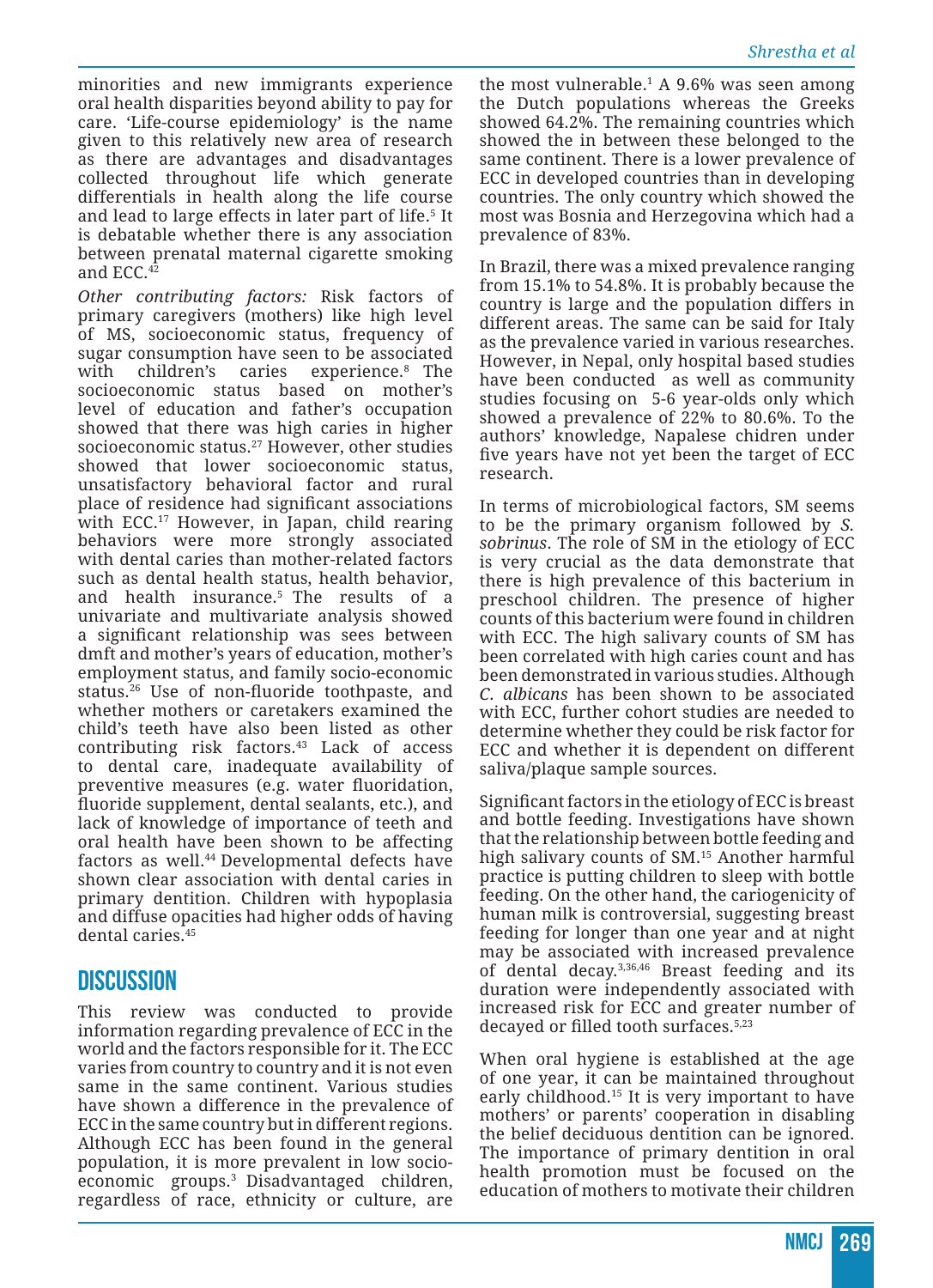for oral hygiene.15 A review highlighted parental attributes, attitudes, knowledge and beliefs as associated factors with ECC. $47$  Another review pointed out the key risk indicators as infant feeding practices, maternal circumstances and oral health, and infant-related oral health behaviours.48 Children who have already experienced dental caries<sup>49</sup> and whose primary caregiver and siblings have severe dental caries are also regarded as being at risk for ECC. In addition to this, the children's experience of socioeconomic disadvantage affect adult dental health.5

The results of this review paper provide additional information about the global prevalence of ECC and the risk factors

associated with the disease. The prevalence varied in developing and developed countries. The S. mutans and other various microoranisms along with oral habits, breastfeeding and bottle feeding along with other factors like parental education are major risk factors for ECC. The review demonstrates that even in western countries, ECC represents a significant burden in preschool children. Pediatricians and more specifically dental practitioners should play an effective role in the prevention of ECC. There have been limited researches conducted in Nepal regarding ECC and they need to be done.

Conflict of Interest: None Source of Research Fund: None

#### **References**

- 1. Kagihara LE, Niederhauser VP, Stark M. Assessment, management, and prevention of early childhood caries. *J Am Acad Nurse Pract* 2009; 21: 1-10.
- 2. Mutarai T, Ritthagol W, Hunsrisakhun J. Factors influencing early childhood caries of cleft lip and/or palate children aged 18 to 36 months in southern Thailand. *Cleft Palate Craniofac J* 2008; 45: 468-72.
- 3. Poureslami HR, Van Amerongen WE. Early Childhood Caries (ECC): an infectious transmissible oral disease. *Indian J Pediatr* 2009; 76: 191-4.
- 4. Schroth RJ, Dahl PR, Haque M, Kliewer E. Early childhood caries among Hutterite preschool children Manitoba, Canada. *Rural Remote Health* 2010; 10(1535).
- 5. Kawashita Y, Kitamura M, Saito T. Early childhood caries. *Int'l J Dent* 2011; 2011: 1-7.
- 6. Fan C, Wang W, Xu T, Zheng S. Risk factors of early childhood caries among children in Beijing: a case-control study. *BMC Oral Health* 2016; 16(98). DOI 10.1186/s12903-016-0289-6
- 7. Nobile CG, Fortunato L, Bianco A, Pileggi C, Pavia M. Pattern and severity of early childhood caries in Southern Italy: a preschool-based crosssectional study. *BMC Public Health* 2014; 14: 206.
- 8. Agarwal V, Nagarajappa R, Keshavappa SB, Lingesha RT. Association of maternal risk factors with early childhood caries in schoolchildren of Moradabad, India. *Int'l J Paediatr Dent* 2011; 21: 382-8.
- 9. Henry JA, Muthu MS, Saikia A, Asaithambi B, Swaminathan K. Prevalence and pattern of early childhood caries in a rural South Indian population evaluated by ICDAS with suggestions for enhancement of ICDAS software tool. *Int'l J Paediatr Dent* 2017; 27: 191-200.
- 10. Duangthip D, Gao SS, Lo ECM, Chu CH. Early childhood caries among 5- to 6-year-old children in Southeast Asia. *Int'l Dent J* 2017; 67: 98-106.
- 11. Tinanoff N, Reisine S. Update on early childhood caries since the Surgeon General's Report. *Acad Pediatr* 2009; 9: 396-403.
- 12. Wagner Y, Heinrich-Weltzien R. Evaluation of an interdisciplinary preventive programme for early childhood caries: findings of a regional German birth cohort study. *Clin Oral Investig* 2016; 20: 1943-52.
- 13. Chen KJ, Gao SS, Duangthip D, Lo ECM, Chu CH. Prevalence of early childhood caries among 5-year-old children: A systematic review. *J Investig Clin Dent* 2019; 10(1).
- 14. Congiu G, Campus G, Sale S, Spano G, Cagetti MG, Lugliè PF. Early childhood caries and associated determinants: a cross-sectional study on Italian preschool children. *J Public Health Dent* 2014; 74: 147-52.
- 15. Begzati A, Berisha M, Meqa K. Early childhood caries in preschool children of Kosovo - a serious public health problem. *BMC Public Health* 2010; 10: 788.
- 16. Cabral MBBDS, Mota ELA, Cangussu MCT, Vianna MIP, Floriano FR. Risk factors for cariesfree time: longitudinal study in early childhood. *Revista de Saúde Pública* 2017; 51: 118.
- 17. Corrêa-Faria P, Paixão-Gonçalves S, Paiva SM, Pordeus IA, Marques LS, Ramos-Jorge ML. Association between developmental defects of enamel and early childhood caries: a crosssectional study. *Int'l J Paediatr Dent* 2015; 25: 103-9.
- 18. Feldens CA, Rodrigues PH, De Anastácio G, Vítolo MR, Chaffee BW. Feeding frequency in infancy and dental caries in childhood: a prospective cohort study. *Int'l Dent J* 2018; 68: 113-21.
- 19. Ganesh A, Muthu MS, Mohan A, Kirubakaran R. Prevalence of Early Childhood Caries in India - A Systematic Review. *Indian J Pediatr* 2019; 86: 276-86.
- 20. Nguyen YHT, Ueno M, Zaitsu T, Nguyen T, Kawaguchi Y. Early Childhood Caries and Risk

**270 NMCJ**